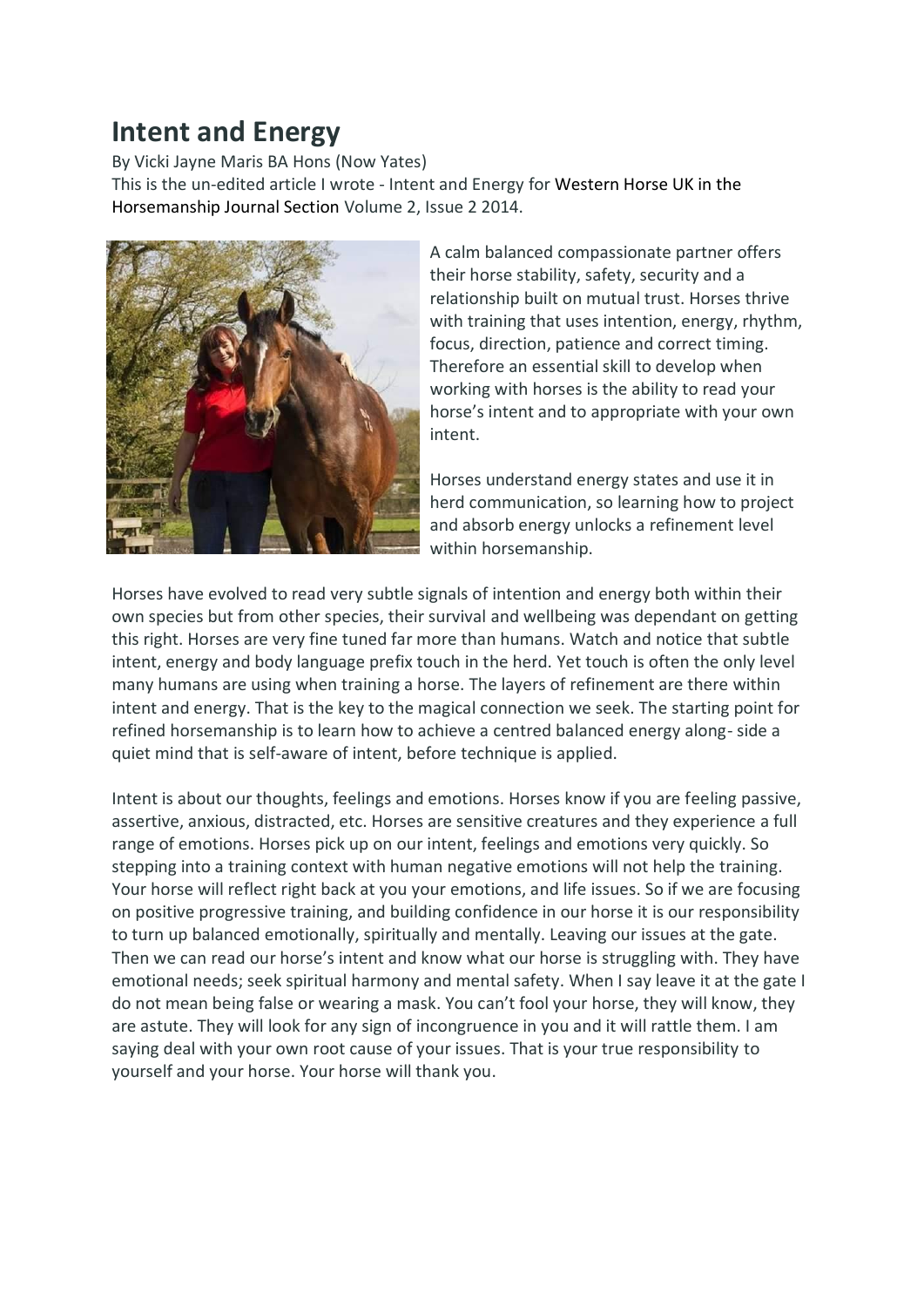

So you understand how hard wired intent is in every horse check out the questions below, hopefully it will trigger thoughts for you in relation to your horse reacting to intention.

 Have you ever experienced your horse doing something when you only thought it? Maybe he stopped while you were riding and all you did was think about stopping.

 Have you noticed how if someone has the intent to load a difficult to load horse onto a lorry at any cost how the horse will react compared to how it will react if the human has the intent to help a horse overcome it's fear and anxiety about loading? The horse is reading the human intent. And our actions will be different. Our intent will determine our actions.

- How often have you seen someone try to trick a horse into doing something with no luck? You may get away with it once when the horse's guard is down, for sure though he will be ready for you next time. Horses can read your true intent.
- Have you ever experienced how your horse responds when you change your intent? For example how does your horse react if you change from being passive to assertive?
- Watch a group of horses and how do they react to each other's intent? Have you ever seen a lower ranking horse use his intent to get on and be passive with higher ranking horses? How do higher ranking horses use their intent to communicate with lower ranking horses to assert their leadership? You need to watch for very subtle cues, spend time looking and you will see horses using intent in their communication.

There is a scale of passive to assertive that you also need to tap into when using intent. Do not confuse assertive with aggressive they are very different and poles apart. Aggression has no place in horsemanship. So are you aware of the difference of passive, assertive, aggressive and manipulative behaviour and how this relates to human intent? With intent I don't think it is horses are mind readers, however it can feel like that that when you have a very close bond with a horse as you will also be able to read his intent too. When developed intent in horsemanship is dialogue. It is far more likely that when we think about something / intent we give away very subtle cues that the horse reads. For example science has been able to measure the electrical impulses that travel from our thoughts / intents to the muscle groups we will use to perform the task, so horses maybe feeling this. From my own experiences I know intent plays a very big role in how horses react to situations, learning to tap into this opens up horsemanship to a much more refined level of communication.

Now to consider energy in relation to horsemanship, energy is something horses pick up on very quickly, they evolved to read this within the herd to run from predators and when it is safe to relax. With energy, have you ever noticed how excitement is infectious with horses? Have you ever noticed how some people have a calming influence on horses? Not only do horses read equine energy they read our energy. Being aware of your energy and learning to use appropriate energy makes a huge difference. You only have to look across cultures to see how energy is embedded in every-day life: health, religion, martial arts etc….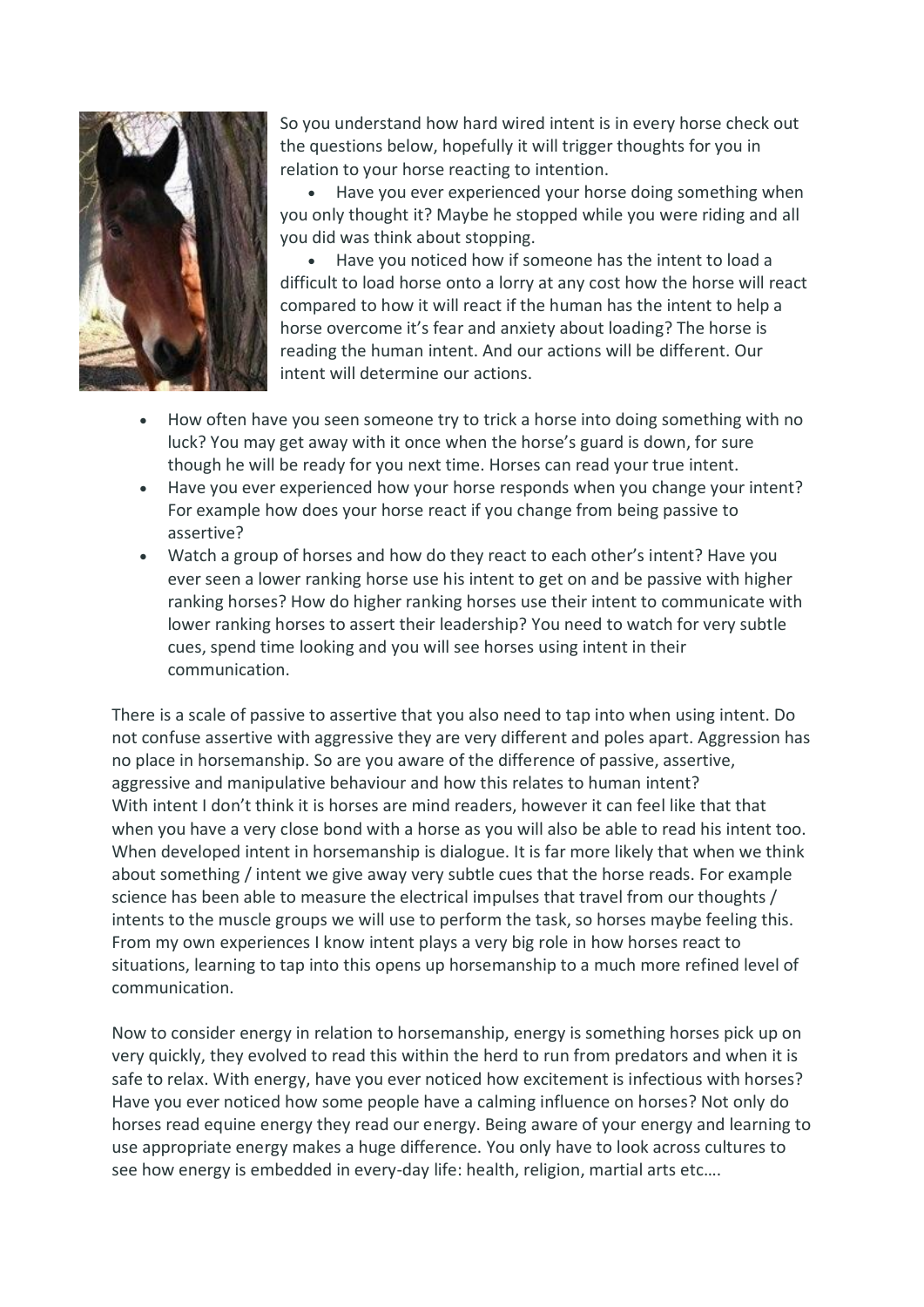

It is dynamic in all living things. Horses offer you opportunities to learn about energy, its effects on yourself and your equine partner and in life beyond. The magical connection with our horse is found in harmony and peace. This starts with centred balanced energy along-side a quiet mind, body and voice before natural horsemanship technique is applied.

Energy in us and our horses is not unlimited. Many things place energy drains upon us. Often we are unaware we simply see the effects. Balance of energy is not just physical it is emotional too. Horses and humans can struggle with energy imbalance.

Many people that I meet are excellent horse people, clearly skilled, yet struggling with their horse. Some find it hard to switch off from their lives packed with fast paced stimuli, heavy responsibilities, never ending to do list, etc….they feel the strong urge to always be doing. You see in their horsemanship they are unaware of the impact their busy energy has on their horse. Others it is the high levels of anxiety and stress from non-equine matters affecting their state of mind and energy, in turn it becomes highly damaging to their equine relationship. There are many blocks people unwittingly bring to their horsemanship. Many have lost touch with simply being, slowing down, doing nothing, relaxing, being calm and finding inner peace.

When there is energy imbalance this needs addressing. My work in horsemanship is about restoring this balance and building a strong relationship between the horse and the human. Then I can teach people the refinement of using intent and energy in horsemanship. To introduce this I send different intents and energies which they can feel down a rope held between us. It is a revelation for them to feel it and understand how infectious and powerful it is to a horse. You can learn how to read, apply, absorb and project energy. It isn't magic.

Here is some simple homework to practice away from your horse: Being bored. I am not talking about being lazy. To sit still until boredom helps you notice your own thoughts, feelings, breathing pattern, inner struggles and your energy. The beauty of this it teaches you to recognize your personal energy blocks. You can then take personalised targeted action to address these.

People and horses can actively practice relaxation to get in touch with their mind and balanced energy. It is not easy, it takes time, dedication and seeing it as a priority in life. Relaxation can enable higher achievement, better communication, open minds and fuel creativity. It enables faster, clearer learning plus easier problem solving. It takes the drama out of situations. Relaxation leads to better understanding, control of emotions, and a balanced state of mind and energy.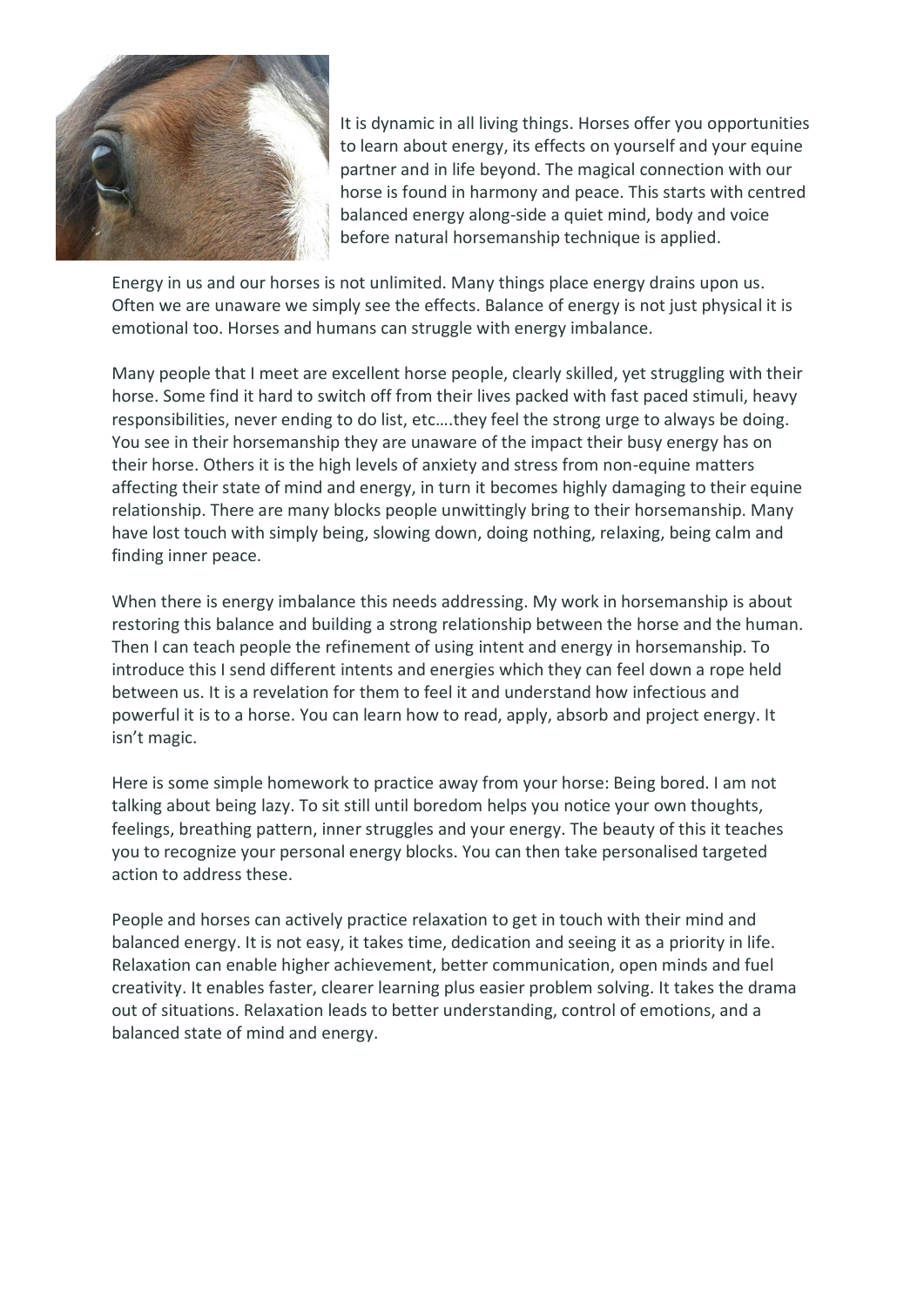

Horsemanship communication is dialogue, prefixing an appropriate request with intent and energy before eye contact, body language a soft light physical touch. Given practice touch is often not required. Harmony is what everyone is looking for with their horse and the key to unlocking this and realising potential is for you and your horse to work together with calm relaxed balanced energies.

## **There are techniques you can actively practice. Here are a few to get you started:-**

 Live in the moment. Let go of past and future concerns. When not checked they can lead to energy blocks such as anxiety, stress and frustration.

• Practice being patient. Think of all the daily opportunities.

 Use cognitive behavioural techniques to re-shape your thinking and quiet your mind. Your thoughts are a powerful tool, learn to use them positively.

- Each day give yourself a quiet and peaceful time. Actively relax, there are lots of methods to try, meditation, breathing techniques, visualisation etc…
- Let go of the need to prove yourself to others.
- Stop focusing on the imperfections, flaws, or what needs fixing.
- Stop blaming yourself, others, or your horse and cut yourself some slack.
- Lighten up and learn to have fun.
- Redefine your equine meaningful accomplishments. Remind yourself it is only your horse's opinion that matters.

Here is another technique you can practice, core breathing. Using core breathing enables you to tap into changing your energy. I teach people to use core breathing techniques to change the energy up or down. Briefly below is an overview.

Firstly know how to use your breathing. Sit upright (comfortably not bolt upright) on a hard chair so you can feel your seat bones. Place your hands so your fingers tips just touch just below your ribs. Then breath in softly and slowly filling your lungs and watch how your fingertips move apart and when you breathe out how they touch again. If you can move your fingers you are using your core when you breathe. If your fingers don't open you are mostly breathing from only the top of your lungs. Work on using more lung capacity and you will discover you can move your fingers and use your core in breathing. Neutral is for relaxed breathing that gently opens the fingers. You can develop neutral breathing when you ride too. Count how many steps your horse takes to an in breath and how many to an out breath and note are you using softly your core?

While on your chair you can learn how changing you're breathing and energy can affect your contact of your seat bones with the chair. For an upwards transition using energy and core breathing practice the following. Change how you feel in your energy say go from a 4 to a 6 then take a breath in using your core gently lifting your chest and when you exhale keep